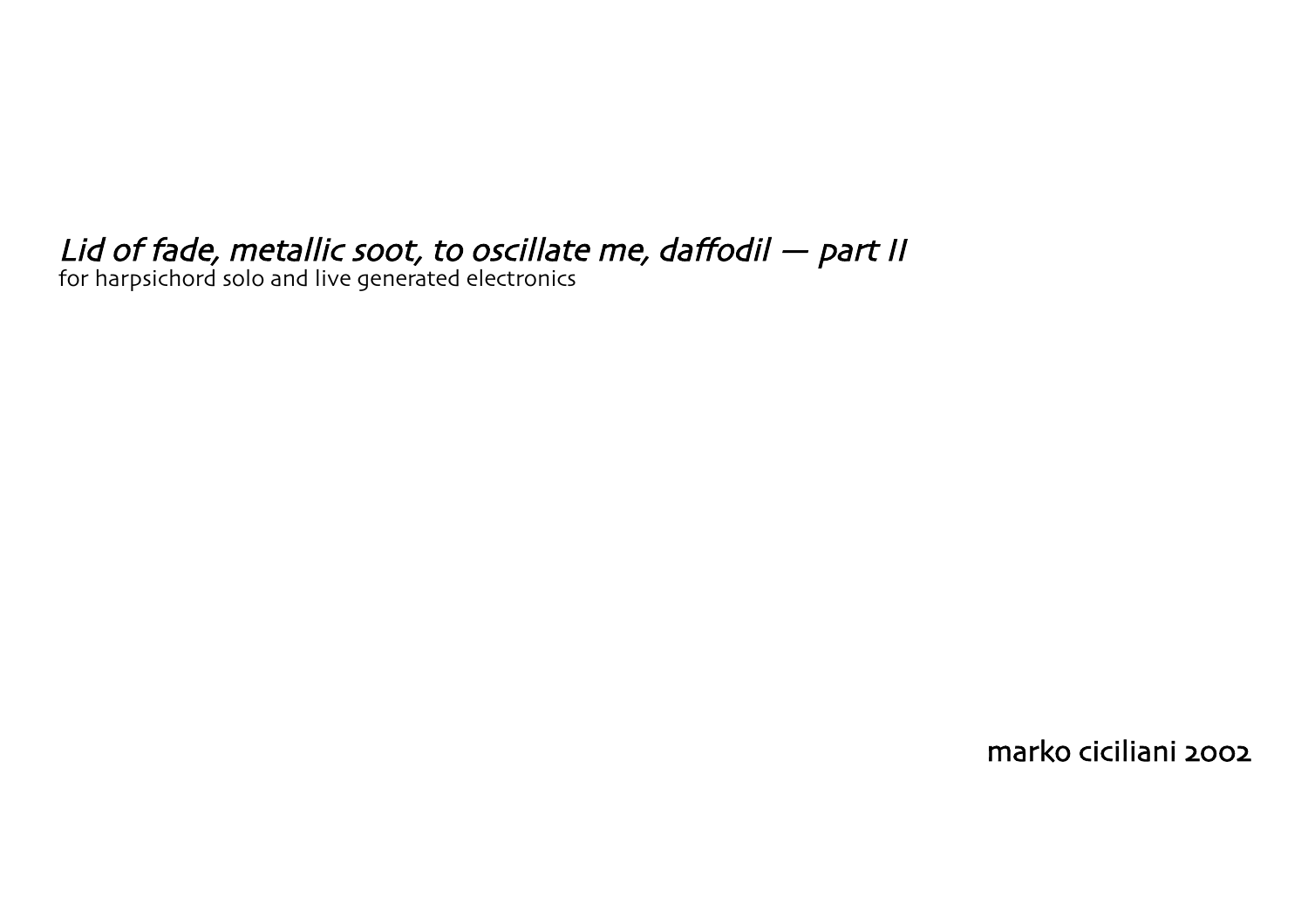## **"Lid of fade, metallic soot, to oscillate me, daffodil" part II** for harpsichord solo and live generated algorithmic electronics

## by Marko Ciciliani 2002

"Lid of fade, metallic soot, to oscillate me, dafffodil" is a generative composition. this menas that the score does not provide a notation of the piece as it has to be played but it describes the compositional process for the piece to be worked out by the interpreter. There are uncountable possibilities to put this piece together and as the performer goes through the process of realising the piece, he or she can make choices that lead to a unique and individual version of the piece. This -- at least this is my hope as the composer -- makes up to the significant amount of extra work, that the interpreter has to deal with, before the piece finds it's form as a traditional score.

This process is realised by the live electronics in real time. A program written in SuperCollider2 generates a unique version of the piece every time it is started. The rough form and development always remain the same. In general, the played part and the electronic part are running parallel without being synchronized. There is only one point in the piece where the player has to cue with the electronics. That moment is described in the score.

The electronics are stereo. Preferable, one speaker should be placed under the harpsichord while the other one is behind the audience. Instead of a normal left right situation, the electronics are conceived as being either in the front or in the back of the listener.

On page 1 the melodic and tonal material is displayed on top of the page. The following steps are describing the compositional steps, that are making use of that material in various ways.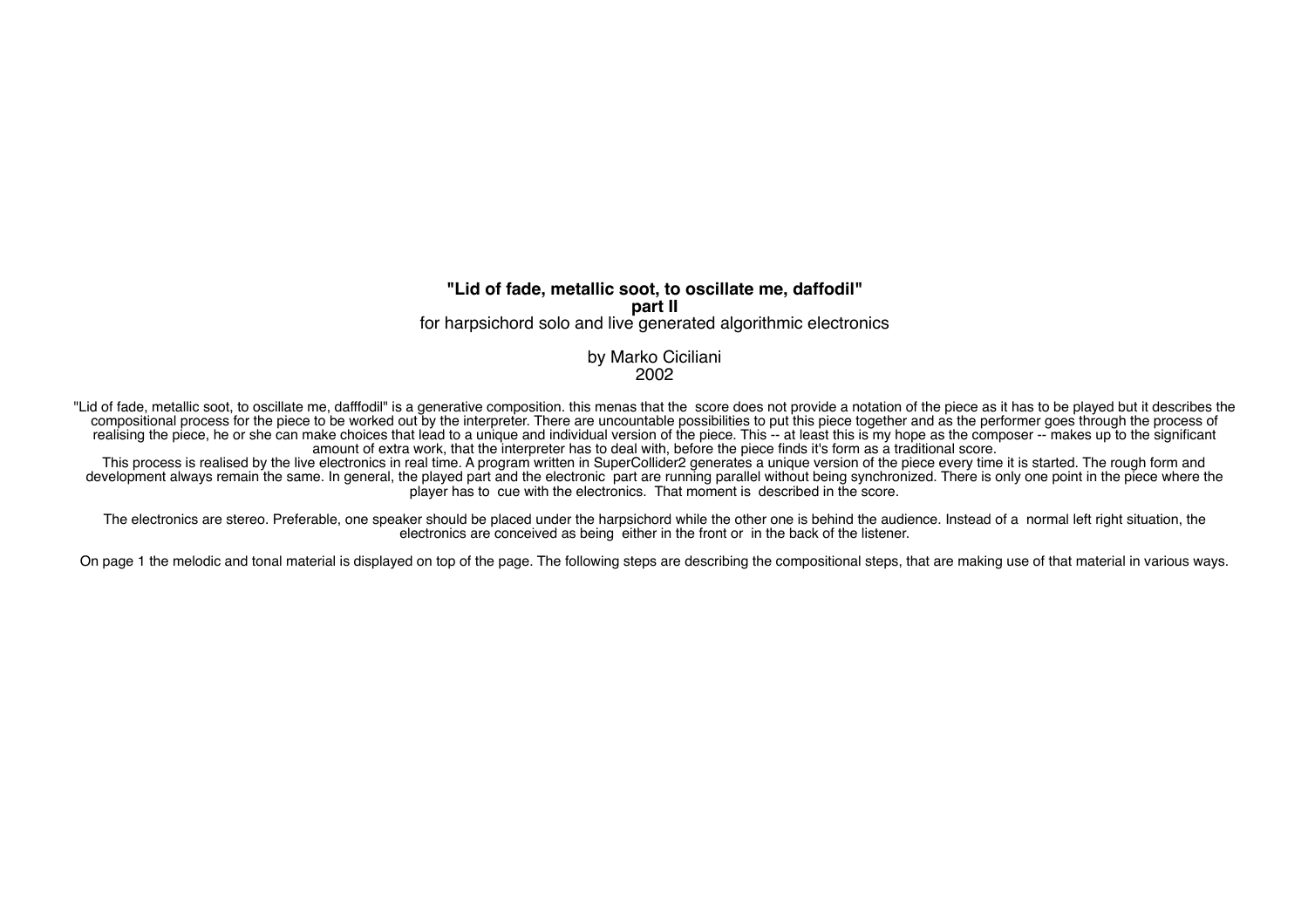

Marko Ciciliani; "Lid of fade, metallic soot, to oscillate me, daffodil. II"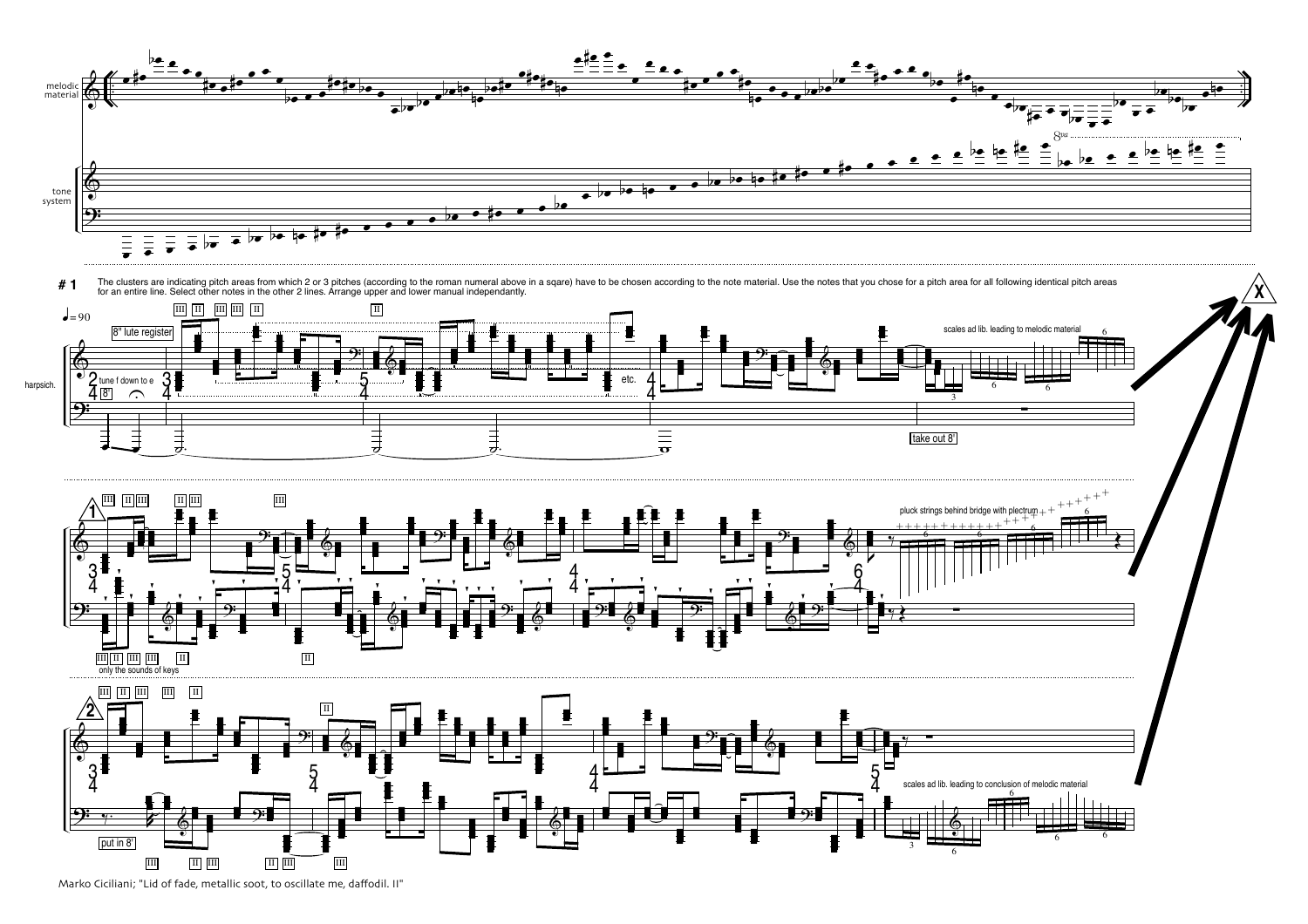Continue the melody according to the following rules:

The first time, start to play the fourth melocinc material at any point, the second, third and fourth time continue the melodic material at the point where it stopped the last time. Apply to the melodic excerpt one of the

1 - 1 - 2 - 1 - 2 - 3 - 1 - 2 - 3 - 4 - 2 - 3 - 4 - 3 - 4 - 4; 1 - 1 - 2 - 1 - 2 - 3 - 1 - 2 - 3 - 4 - 1 - 2 - 3 - 4 - 5 - 2 - 3 - 4 - 5 - 3 - 4 - 5 - 4 - 5 - 5;<br>1 - 1 - 2 - 1 - 2 - 3 - 1 - 2 - 3 - 4 - 1 - 2 - 3 - 4 - 5 - 1 - 2 - 3 - 4 - 5 - 6 - 2 - 3 - 4 - 5 - 6 - 3 - 4 - 5 - 6 - 4 -

1 - 1 - 2 - 3 - 3 - 1 - 2 - 3 - 4 - 1 - 2 - 3 - 4 - 5 - 1 - 2 - 3 - 4 - 5 - 6 - 1 - 2 - 3 - 4 - 5 - 6 - 7 - 2 - 3 - 4 - 5 - 6 - 7 - 3 - 4 - 5 - 6 - 7 - 4 - 5 - 6 - 7 - 7

The order of the numbers refers to the order of the pitches of the melodic material. Each number of the number of the number of the number of the number of the number of the number of the number of the number of the number sixth three times. The repeating offer the busines the product of the continued in the continued in the continued in the continued in the continued in the continued in the continued in the continued in the continued in the Always add a quarter rest in the end.

The following example shows the second palindromic number chain starting with the 10th note of the melodic material:



After first pass continue immediately with "1", after second pass continue immediately with "2".<br>After third pass continue immediately with "3", using the next note from the melodic material as the initial note to unfold t

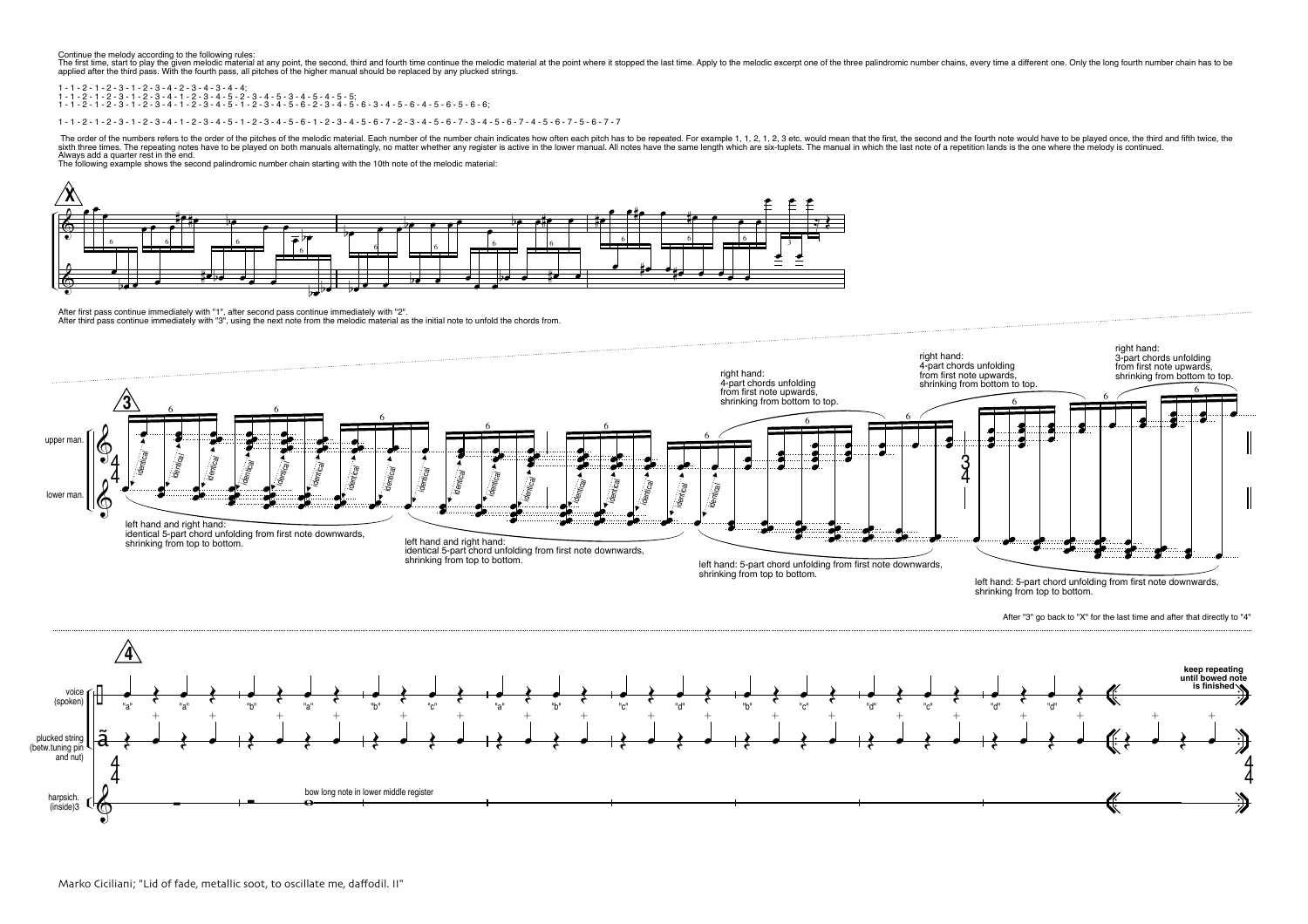## **# 2**

Assemble melodies with the melodic material given above according to the following rules.<br>Start with any note and number it as note 1 and the following notes with 2, 3, 4 etc., depending on how many different pitches the m that canbe used, two of them have the same size:

| using 3 different notes: 1, 1, 2, 1, 2, 3, 2, 3, 3 or 3, 2, 3, 1, 2, 3, 1, 2, 1;                                                                                                                                               |
|--------------------------------------------------------------------------------------------------------------------------------------------------------------------------------------------------------------------------------|
| using 4 different notes: 1, 1, 2, 1, 2, 3, 1, 2, 3, 4, 2, 3, 4, 3, 4, 4 or 4, 3, 4, 2, 3, 4, 1, 2, 3, 4, 1, 2, 3, 1, 2, 1                                                                                                      |
| using 5 different notes: 1, 1, 2, 1, 2, 3, 1, 2, 3, 4, 1, 2, 3, 4, 5, 2, 3, 4, 5, 3, 4, 5, 4, 5, 5 or 5, 4, 5, 3, 4, 5, 3, 4, 5, 1, 2, 3, 4, 5, 1, 2, 3, 4, 5, 1, 2, 3, 4, 1, 2, 3, 1, 2, 1                                    |
| using 6 different notes: 1, 1, 2, 1, 2, 3, 1, 2, 3, 4, 1, 2, 3, 4, 5, 1, 2, 3, 4, 5, 6, 2, 3, 4, 5, 6, 3, 4, 5, 6, 5, 6, 6, 6, 6, 6, 6, 8, 4, 5, 6, 2, 3, 4, 5, 6, 6, 1, 2, 3, 4, 5, 6, 1, 2, 3, 4, 5, 6, 6, 1, 2, 3, 4, 5, 1, |
| using 7 different notes: 1, 1, 2, 1, 2, 3, 1, 2, 3, 4, 1, 2, 3, 4, 5, 1, 2, 3, 4, 5, 6, 1, 2, 3, 4, 5, 6, 7, 2, 3, 4, 5, 6, 7, 8, 4, 5, 6, 7, 5, 6, 7, 7, 5, 6, 7, 2, 5, 6, 7, 4, 5, 6, 7, 3, 4, 5, 6, 7, 2, 3, 4, 5, 6, 7, 3, |

The note with the order number 1 of the next melody always has to be same as the note with the highest order number of the previous melody. Melodies for the right hand and for the left hand have to be compiled independentl For the right hand two melodies have to be composed using 3 different notes, one using 4 notes, one using 5 notes, one using 6 notes and one using 7 notes. In which order the differently sized phrases occour is left to the

For the left hand one melody has to be composed using 3 different notes, one using 4 notes, one using 7 notes and one using 8 notes. Again the order in which the differently sized phrases occour is left to the player.

The 10 measures underneath are showing how notes are distributed between the right hand (upper stave) and the left hand (lower stave). The generated melodies have to be "filled in" in both hands. One sixteenth-rest of a 6-

melody and the beginning of the next one.





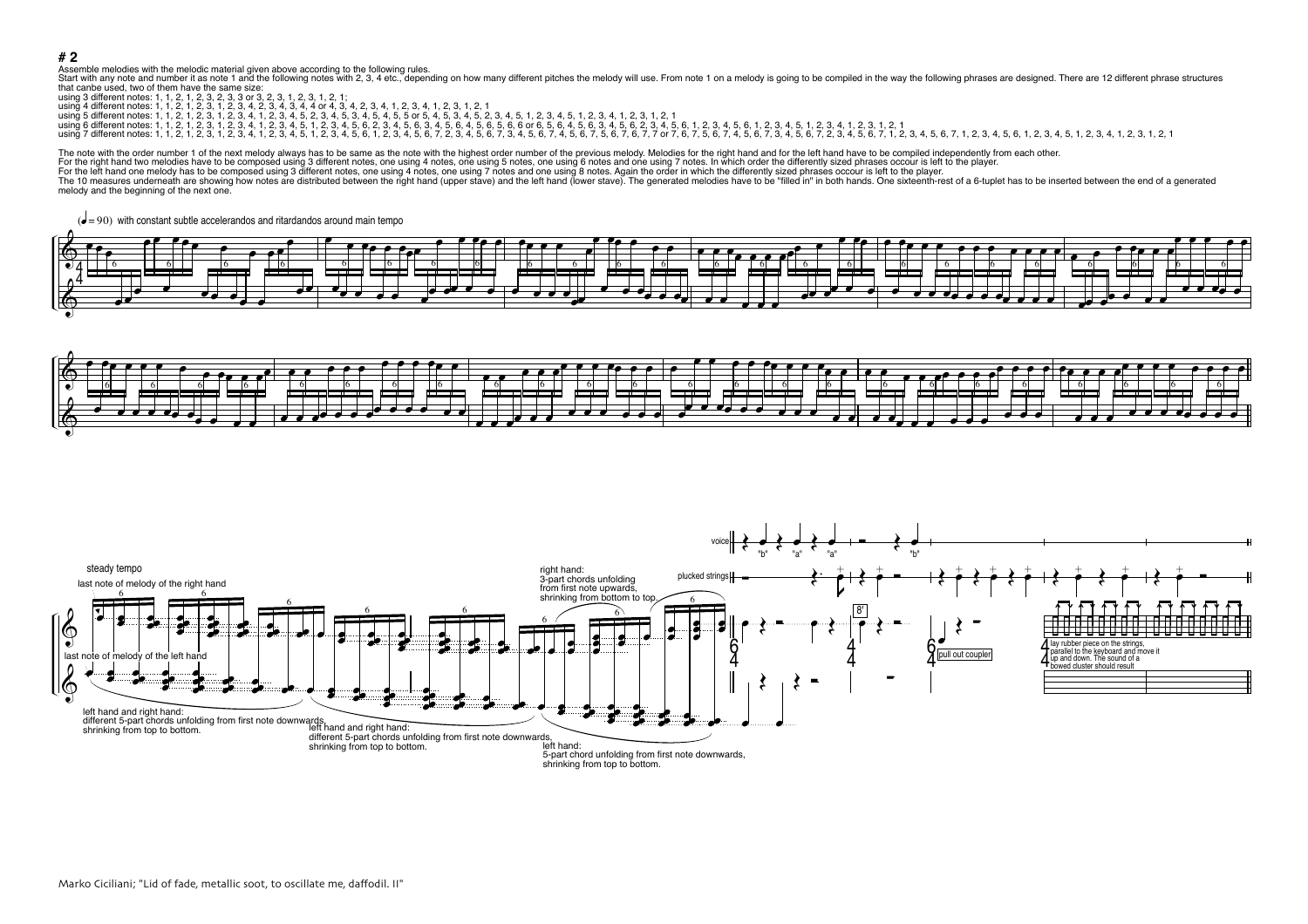

Assemble rhythms with the material given above according to the following rules:

Start with any rhythmic value and number it as value 1. From this value on a rhythm is going to be compiled in phrases following a palindrome-like structure. There are four differently sized phrase structures to be used, made of the following numbers of notes:<br> $1 - 2 - 3 - 4 - 3 - 2 - 1$ .

$$
1 - 2 - 3 - 4 - 3 - 2 - 1,
$$
  
1 - 2 - 3 - 4 - 5 - 4 - 3 - 2 - 1,

 $1 - 2 - 3 - 4 - 5 - 6 - 5 - 4 - 3 - 2 - 1,$ 

 $1 - 2 - 3 - 4 - 5 - 6 - 7 - 6 - 5 - 4 - 3 - 2 - 1$ .

While the phrase size is increasing, always start with the same value, extending the phrase by one value according to the value succession in the given material. Once the phrase sizes start to decrease, first omit value 1, then value 2 etc..

Apply the generated rhythms to a cycling – melodically ascending/descending – 5 tone pitch progression. The first pitch has to be either the highest or the lowest of the 5 notes.<br>That one is played only once and is suspend bowed at the same time inside the harpsichord. Therefore their pitches won't resound properly. The suspended first note must note be parrt of the bowed notes is should therefore decay without interference.

Hold a fermata after every palindromic rhythm ended. In every palindromic rhythm the suspended note should be adifferent one, changing between being underneath and above the other notes. The latter should always stay the same. Every new palindromic rhythm is supposed to start with the rhythmic value that the previous palindromic rhythm ended with.

The example on the left started with the 6th note and forms a1 - 2 - 3 - 4 - 5 - 4 - 3 - 2 - 1 structured palindromic rhythm.

In the very last cycle the rhythm should be applied to a lineary ascending melody instead of the cycling motion. It should be set so that the very last note of the melody is the<br>note g"" (highest note of the 8 register). D



#4 Arrange like #1. Keep repeating ( tempo taken from the end of #3) until the chords start to be played from SuperCollider, then interrupt wherever you are and seamlessly move on to the next section. \*) first chord can be omitted when coming from #3.





Marko Ciciliani; "Lid of fade, metallic soot, to oscillate me, daffodil. II"

 $\frac{1}{\Omega}$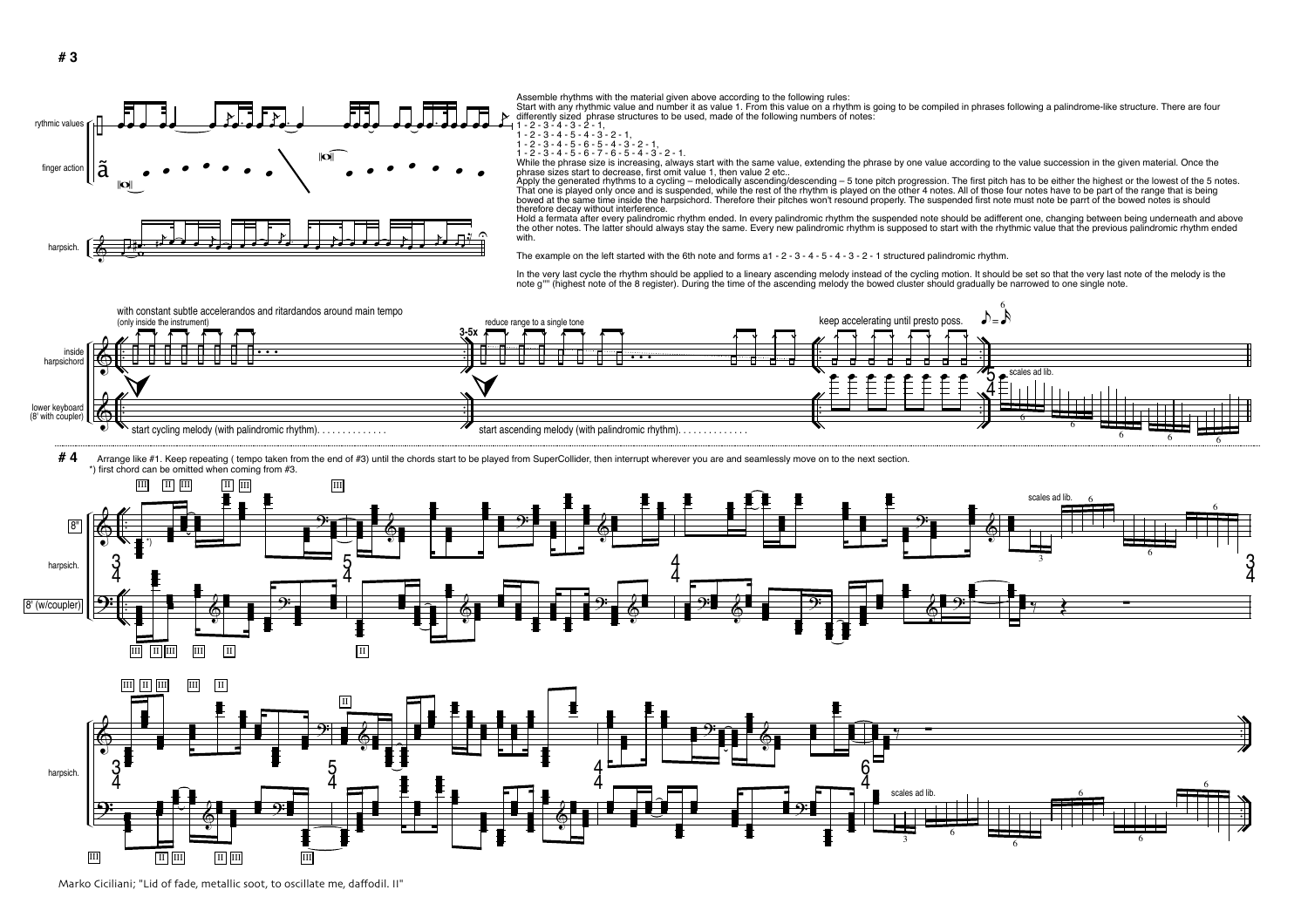In this section SuperCollider is generating chains of repetitions of chords. These chains are arranged in three different ways: **# 5**

- starting slow, acellerating to a maximum speed and after that slowing down again, - starting fast, slowing down to a low point and after that accelerating again, or

- repeating in a regular pulse.

The chains are entering in an overlapping manner. Here the task of the harpsichordist is as follows:

Whenever a chain of chords is playing, play a 5-part chord of your choice between every two chords played by SuperCollider (8' with coupler). In other words always repeat chords in the offbeat of SC, following with all acc a chain is getting to its end and a new one has already started, switch to the new one as the reference point of the emulation at any point during the overlap. Change the 5-part chord that you are playing as you turn your of one chain to the other always have to happen very smoothly and homogeniously without a pause.

The chains with changing tempos are occouring more often than the regular ones. The first time when a regular chain resounds is a cue that there are only 5 more chains to come. The very last one of the five is again going

Play to the five last chains in the following manner:

1. [regular pulse] both hands (5-part chord) on 8' with coupler (this is as you played also the previous chords).

2. Both hands (5-part chord) on 8".

3. One hand (5-part cluster-like chord) on 8". Thereby use the other hand totake out the coupler and the 8' register.<br>4. One hand (3-part chord) on 8", one hand (3-part chord) on 8". Only a percussive sound or the keres, w



gradually reduce number of notes on the lower keyboard

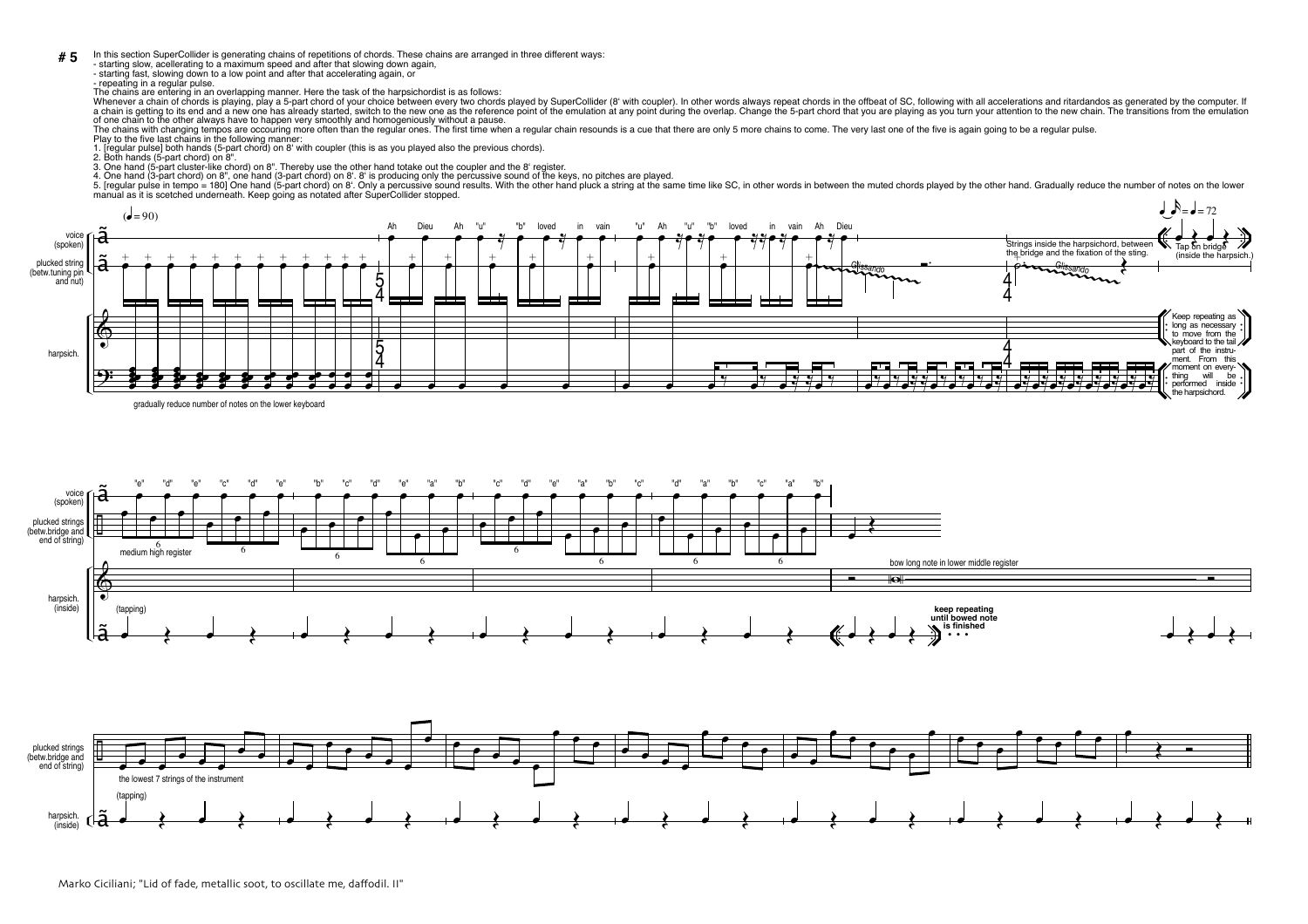

Compose a palindromic rhythm and apply it to the sounds underneath.<br>The rules for assembling the palindromic rhythm are identical with those at #3. The row of rhythmic values is also identical with the one at #3, only doub its values. Assemble two rhythms with the 1 - 2 - 3 - 4 - 5 - 4 - 3 - 2 - 1 stucture.

That would thus make two rows with the following oder of rhythmic values (each number here representing a rhythmic value as they are occouring in the row):<br>1, 1, 2, 1, 2, 3, 1, 2, 3, 4, 1, 2, 3, 4, 5, 2, 3, 4, 5, 3, 4, 5, rhythm, thesecond rhythm would be made of the values: 5, 5, 6, 5, 6, 7, 5, 6, 7, 8, 5, 6, 7, 8, 9, 6, 7, 8, 9, 7, 8, 9, 8, 9, 9.



Marko Ciciliani; "Lid of fade, metallic soot, to oscillate me, daffodil. II"